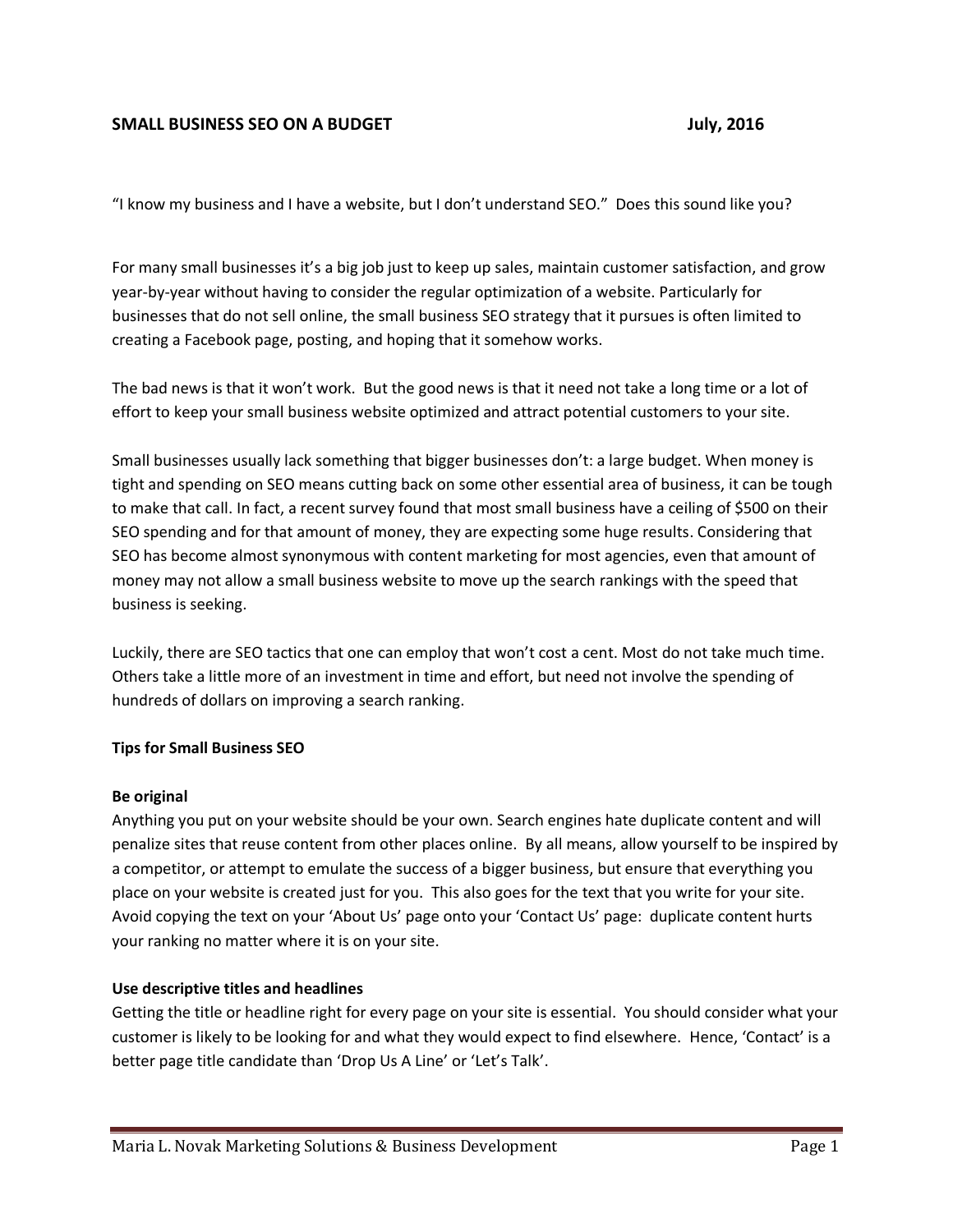### **Compose effective meta-descriptions**

Every page of your website should have an associated meta-description. These short, 160-character summaries of the page are presented to people who search for keywords beneath the link that they will click. How do you convince them to click your link? Ensure that you have used the targeted keyword in your meta-description and that it clearly summarizes the content on the page. If your headline or page title is relevant, and your meta-description is effective, there is a far greater chance that a visitor will click though to your site.

# **Use your keywords in the right place**

Search engines crawl all your content but weight certain areas of your pages more heavily than others when determining relevance to a certain keyword. You should concentrate your efforts on using the targeted keyword in the URL of your page, the title of the page, the meta-description (as described above), in the headings and sub-headings on a page, and in the alt-tags on images. This doesn't mean you shouldn't use the keyword term elsewhere, just that you should always use it in those places.

# **Add your address**

Most small businesses work locally, and most customers are looking for their locality in search engines using a search that is simply [keyword] [city] or [keyword] [zipcode]. It's obvious, then, that making sure you identify your location is part of your SEO strategy. Make sure that your address and contact information (including phone number) are prominent on key pages on your site (home, about, contact) but also consider including them in the footer of all of your pages.

### **Add social sharing buttons**

Improving your on-site SEO can be a lot of work for one person. But what if you could harness the power of others to spread the word about your site and its great content? By encouraging visitors to share your content and making it easy for them to do so, you'll have a great chance of being found by those who might not otherwise click on your search result entry. With research suggesting that many consumers value the advice and recommendations of friends and family, even over the first rank entry on a Google results page, adding social sharing buttons to your site and encouraging people to click is a great way of improving your online visibility without spending a cent.

### **Create and upload videos**

Creating videos will cost you time – most of it spent editing rather than filming– but the payoff is worth it. The advantage of video as content is two-fold: first, they keep people on your site longer as they'll watch a compelling video though to the end; second, by uploading that video to places such as YouTube or Vimeo, you can drive potential customers to your site. You shouldn't be thinking Hollywood-style productions and the videos should be related to your business. Film how you complete a task from startto-finish, film yourself offering a tip that will save a customer time and money, or film yourself reviewing one of your new products. Interesting videos that are relevant to your business and relevant to your customers' needs are sure to help you improve your online positioning.